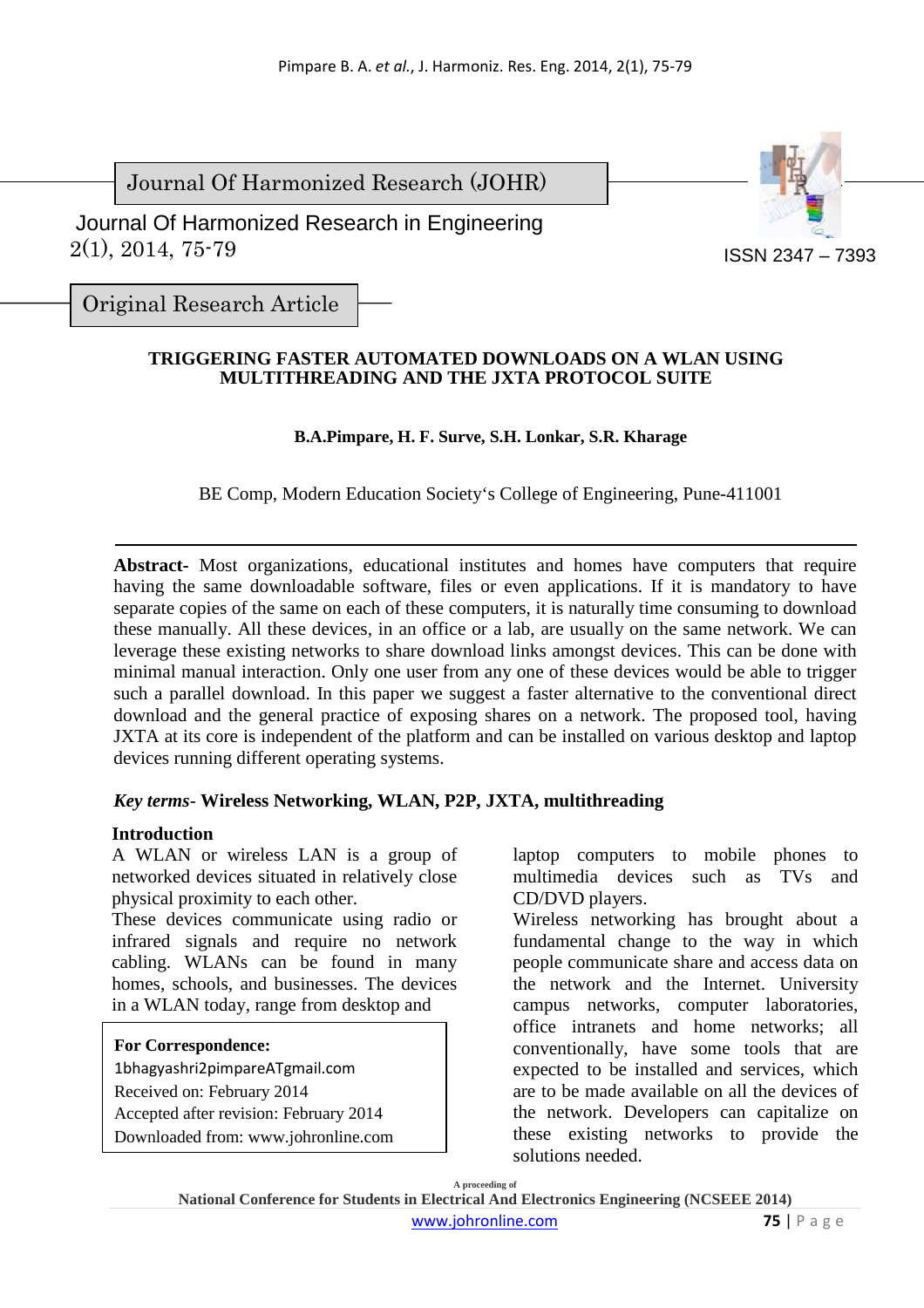## **Peer-To-Peer Networks**

Peer-to-Peer (P2P) networks are a special case of WLANs. A P2P network is created when two or more PCs are connected and share resources without going through a

Separate server computer. A P2P network varies widely in scale. It can be an ad hoc connection—a couple of computers connected via a Universal Serial Bus or a conventional Windows Home group to share and transfer files. A P2P network also can be a permanent setup that links somewhere under 10 computers in a small office over wired lines. It can also be much bigger so as to encapsulate special protocols and applications to set up direct relationships among users over the Internet.

P2P systems are most often associated with P2P file sharing clients that have been in use extensively over the last decade. Their popularity has led to their use in information and file sharing systems [4]. Napster, the now defunct internet service for file sharing was once the most popular P2P application which allowed users to share MP3 files over the Internet. Gnutella also garnered millions of Internet peers and a massive 40% of the Internet traffic [6]. These applications refer to file sharing over the Internet amongst Internet peers. This idea can and has been extended to smaller home and office networks. Most home computer networks today are peer to peer networks. Residential users configure their computers in peer groups to allow sharing of files, printers and other resources equally among all of the devices. Although one computer may act as a file server at any given time or be the one to which the printer is permanently connected, other home computers are also capable of providing the same services and fulfilling the same responsibilities. Thus in effect, every connected PC can at once be a server and a client. In a P2P environment, access rights are governed by setting sharing permissions on individual machines.

#### **Existing Downloading Mechanisms**  The ubiquitous task of downloading files and

software from Internet servers has been subject to many improvements since its inception. The method of downloading, the tools for downloading, the download rates and the types of files being downloaded have all undergone a sea change. High download rates ensure multiple users on the network can download simultaneously. Large files can however still take an excruciatingly long amount of time to get downloaded entirely. We now have desktop applications that manage downloads and also some that are inbuilt into browsers that have the same or a slightly stripped-down feature set. Some download managers accelerate downloads by downloading form multiple servers at once. Download acceleration – referred to as multipart download, on the other hand deals with downloading a single file by splitting it into segments. Each segment is associated with a different connection to the same server so as to reduce the bandwidth required per connection and subsequently allow the server to serve the client better. Internet Download Manager is best known for using accelerated downloads as it is for its error recovery prowess and its capability to resume downloads. Another download mechanism not extensively used is remote triggering of downloads. One service to accomplish this allows users to add files to a Dropbox folder from work/home which are later synched to the same folder on a MAC device at home/work. All these tools are employed, for users and network administrators to be able to keep track of as well as achieve higher download speeds.

As part of our project, we aim to trigger direct downloads to all devices on the network from one device and in cases where the server supports byte range operations, we plan to employ a multipart download but to different devices. The proposed sharing technique is discussed in the next section. The goal is to limit manual interaction to one person and to better utilize network bandwidth.

#### **File Sharing Tools And Mechanisms**

For files and freeware that can be shared on a network, general file sharing techniques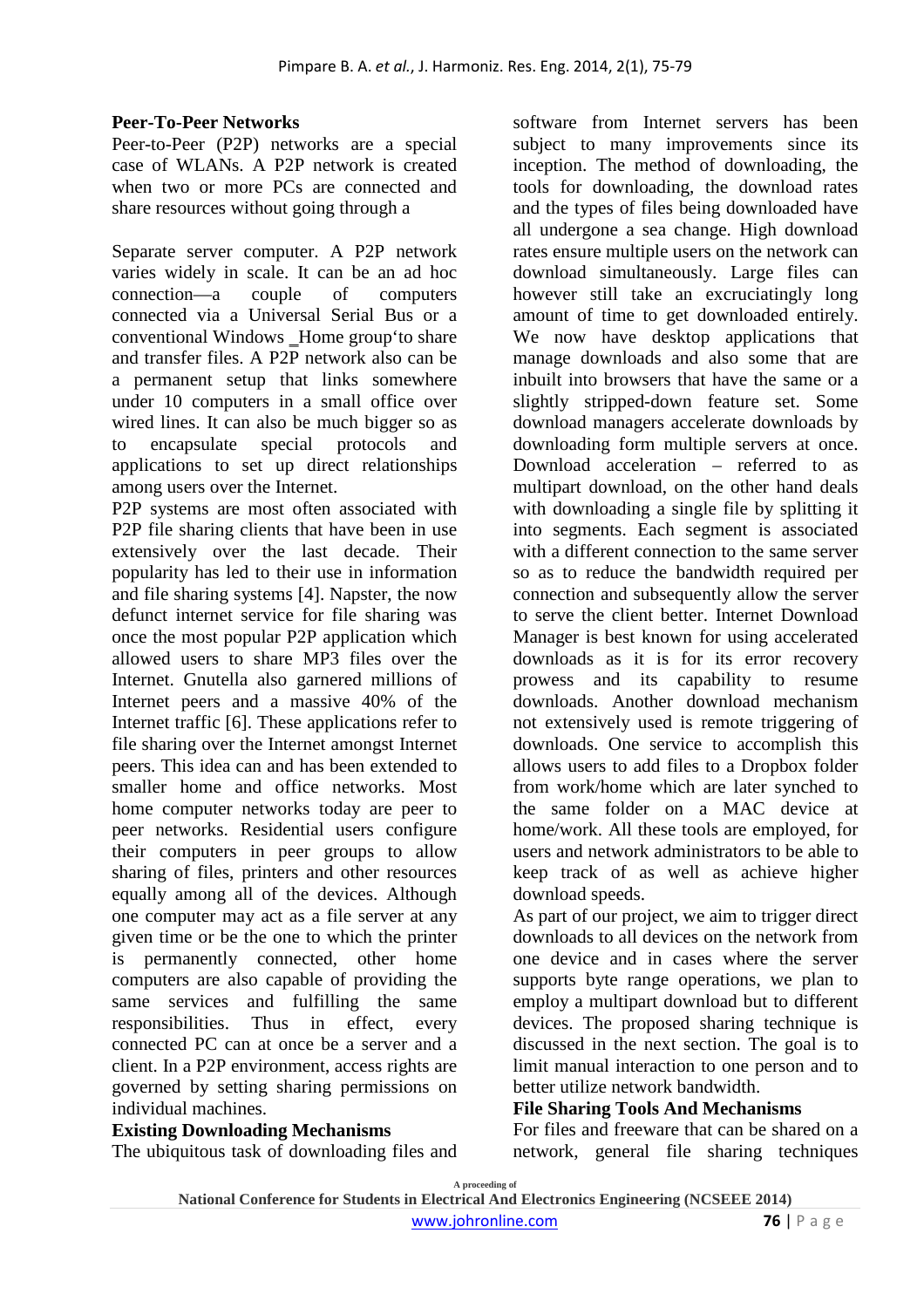involve either exposing a share on one device on the network or downloading to the network attached storage for users on the network to access at their will.

Existing tools include WinSCP (Windows Secure CoPy)- a Windows-specific open source FTP, SFTP and SCP client. Its basic function is to ensure transferring files securely between two computers. For secure transfers, it uses Secure Shell (SSH) and supports the SCP protocol in addition to SFTP.

Another popular tool - Samba is the software implementation of the SMB/CIFS protocol. It allows Windows and Linux machines on a network to talk to one another [7]. It allows directories on a Linux system on the network to be shared with multiple other Windows and Linux systems much like NFS (Network File System). Samba uses Microsoft's SMB protocol (Server Message Block) that enables sharing of files, printers, serial ports as well as communications abstractions such as named pipes and mailboxes between computers. SMB essentially is a client-server request-response protocol. Samba thus, is a SMB server for UNIX machines enabling it to participate in a Windows Workgroup or Domain. Microsoft on the other hand has a different set of SMB server implementations for Windows machines. There are numerous cross platform FTP clients available that connect one device or multiple peers to a server to securely download and share data.

Since we are downloading the file in parts on different devices we need to share the parts across the network. This mechanism is inspired by the way Bit-Torrent clients work. Here the peers are on the same network and hence we use local peer discovery to locate the peers to which we send the downloaded section. Every peer performs this multicast to other peers on the network.

## **Jxta As A Means For Developing P2p Applications**

Project JXTA was introduced for peers running on different physical machines to be able to communicate [4]. These machines could be running different operating systems,

have different security settings and run in different tools environments. It has made P2P independent of programming language, system platform as well as networking platform.

JXTA allows peers to form and manage peer groups. A peer can communicate to the rest of the peer group, the services it has to offer as well as the pipes it shall use to send and receive data using advertisements. An advertisement is an XML structured document being broadcasted to all the network peers or it could be pipe information being sent to a particular peer in the peer group. XML further warrants language and platform independency for the P2P application.

We learnt from [1] and [2] of the JXTA protocol suite that had six major protocols when it first came out: Peer Discovery Protocol deals with letting a peer discover other peers, peer groups of interest and advertisements on other peers. Peer status and peer information can be obtained using the Peer Information Protocol. The Pipe Binding Protocol addresses how pipe advertisements bind to pipe endpoints. This can be achieved at runtime. JXTA allows both multi-peer and peer-to-peer pipes for one way point to point communication. The Peer Resolver Protocol enables a peer to send and receive queries to search for other peers, peer groups and pipes. To be a member of a group a peer needs to apply for membership using the Peer Membership Protocol. It also includes methods to receive, update and cancel membership credentials. Two peers that wish to communicate may not be able to reach each other directly or may be separated by a firewall or NAT. In such a situation any peer on the network can route a message between these two peers by being configured as a peer router. This is a feature provided by the Endpoint Routing protocol.

In the proposed tool we plan to use Peer Information Protocol to first acquire system and platform information from every network peer on the peer that triggers the download. The user on this peer can then appropriately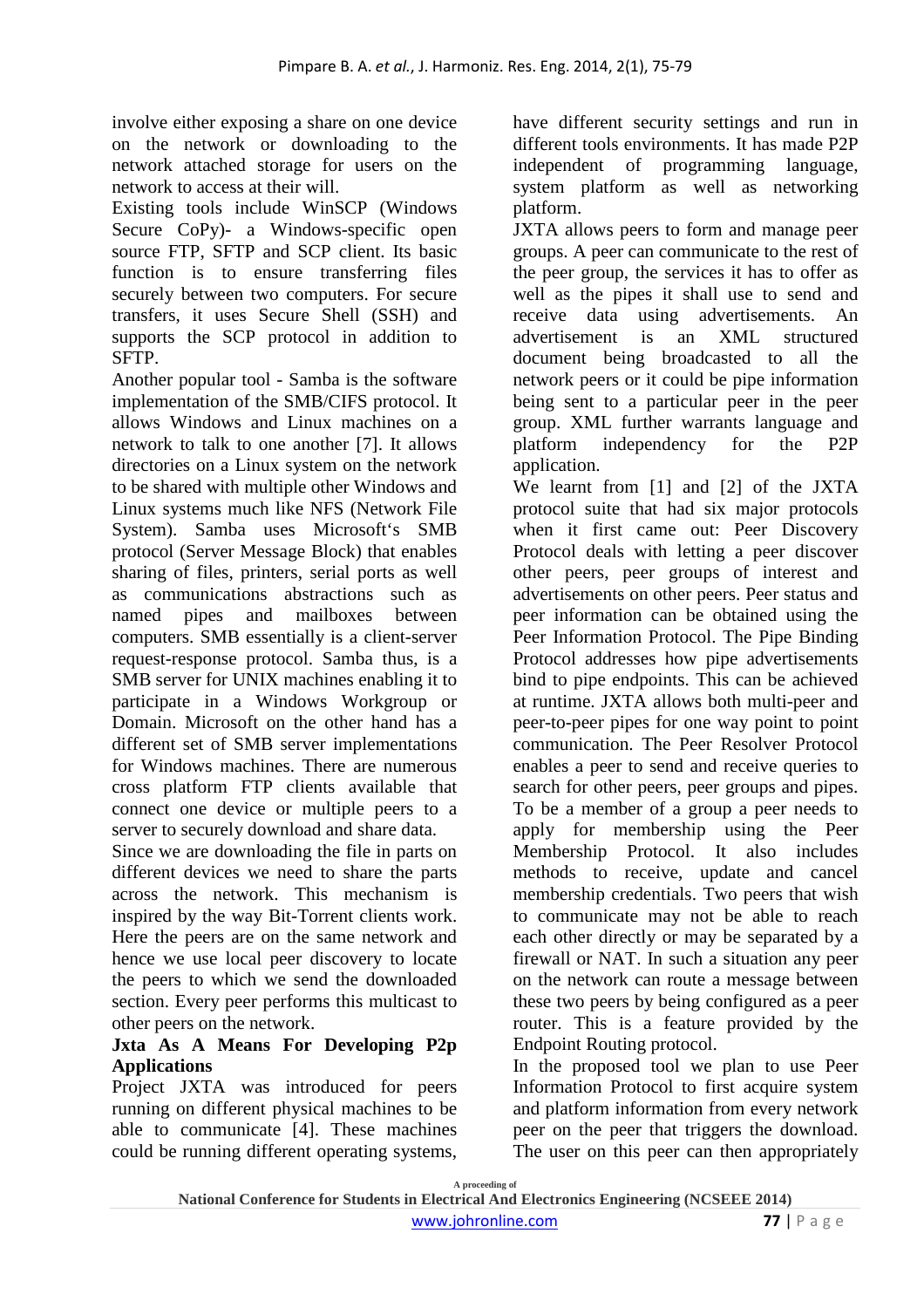send platform specific download links to the peers before downloads can be triggered. For locating peers on the local network the master device can employ local LAN based Discovery which involves sending a broadcast message over LAN or use discovery via Rendezvous points which serves better in more complicated network configurations where some peers might not be immediately discoverable [1]. Peers can be categorized into groups based on their properties and gain membership to them temporarily using the Peer Membership Protocol.

Once the parallel downloads are triggered, sharing on the peer group can commence simultaneously where the parts can be shared over the local network and subsequently put together by every peer.



Fig 1. Communication on a JXTA network amongst differently configured peers

## **Network Configuration**

Our network peers in the WLAN should be part of a JXTA peer group. Each peer should be configured in the infrastructure mode. Every peer will be made capable of functioning as a master or a slave. The master is the device over which the user will acquire the platform specific file URLs. A slave is one which responds to the master with system information and over which the download thread is triggered. Every peer (master/slave) will know about all other peers in the peer group at each time, for the master to be able to monitor download progress and for the slaves to function as masters at any point in time. Once the download is completed the file can be shared on the network with the peers configured as ad hoc peers. This ensures

better utilization of the local network bandwidth.

We expect the proposed tool to support a WLAN the size of a small Windows ‗Homegroup' of 3-6 desktop or laptop computers or a medium sized office network with a dozen computers to a computer lab with up to 20-25 computers running Windows or any Linux distribution.

**Multithreading to Download Parts of a File**  Java's built-in support for multithreading allows a developer to run multiple threads simultaneously. Multithreading enables writing of software that increases CPU utilization. This feature along with JXTA's Java implementation – JXSE, helps us develop interactive network applications.

As part of the project we plan to run different threads on different peers/slaves. These threads would be triggered from the master device on to the slaves. Each thread downloads a part of the file to be downloaded to each of the devices of the network or peergroup. These threads can run in parallel and will put no load on the master/triggering device. The network bandwidth would be divided equally amongst the threads downloading the parts. This method of file download is similar to multipart downloading in principle but here, different parts go to different devices rather than a single one. This not only reduces the load on the server on which the file is being split (as in multipart downloads) but also has to handle sockets with different peers which makes it easier to manage the individual connections.

# **Security Considerations in Jxta Networks**

Ref. [3] introduces us to the security aspects of JXTA networks. JXTA uses TLS version 1 to support private and reliable connections between peers. This is with reference to Internet peers in a peer group or across peer groups. The main reason why TLS was adopted was cryptographic security – the protocol should be able to establish a trusted connection between two parties. TLS allows applications running on JXTA based networks to be able to communicate and exchange cryptographic parameters without